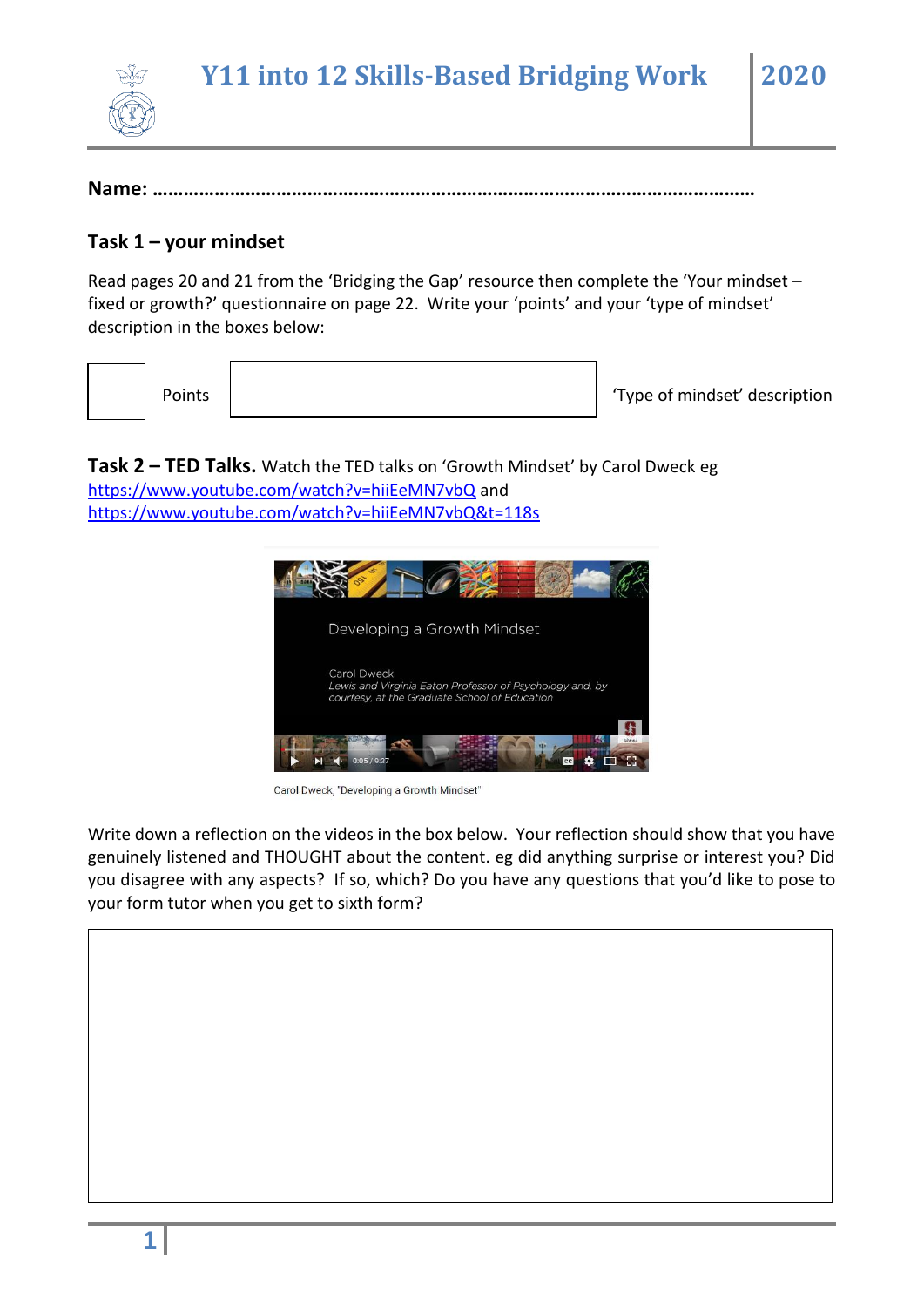## **Task 3 – note-taking**

You will need to get very good at taking notes in the sixth form – notes that are highly selective and show THOUGHT – not simply copying from books.

a) Read pages 65 and 66 of the 'Bridging the Gap' resource and complete the tasks that relate to note-taking. Write 'your score' and a brief 'description of what your score might mean' in the boxes below:

|  | Score | Description |
|--|-------|-------------|
|  |       |             |

b) Read pages 71 and 72 and learn the Cornell Method of note-taking You might find this video<https://www.youtube.com/watch?v=WtW9IyE04OQ> useful for the Cornell Method. Also, read pages 79 – 81 on mind mapping.



How to take Cornell notes

c) Read the article about the growth mindset (pages  $51 - 54$ ) and complete the 'Your task' that requires you to write down the theme next to each of the 11 paragraphs. (There is a cheat sheet on page 55 if you're struggling to identify the key themes!) Write your answers in the space below:

| 1. | 7.  |
|----|-----|
| 2. | 8.  |
| 3. | 9.  |
| 4. | 10. |
| 5. | 11. |
| 6. |     |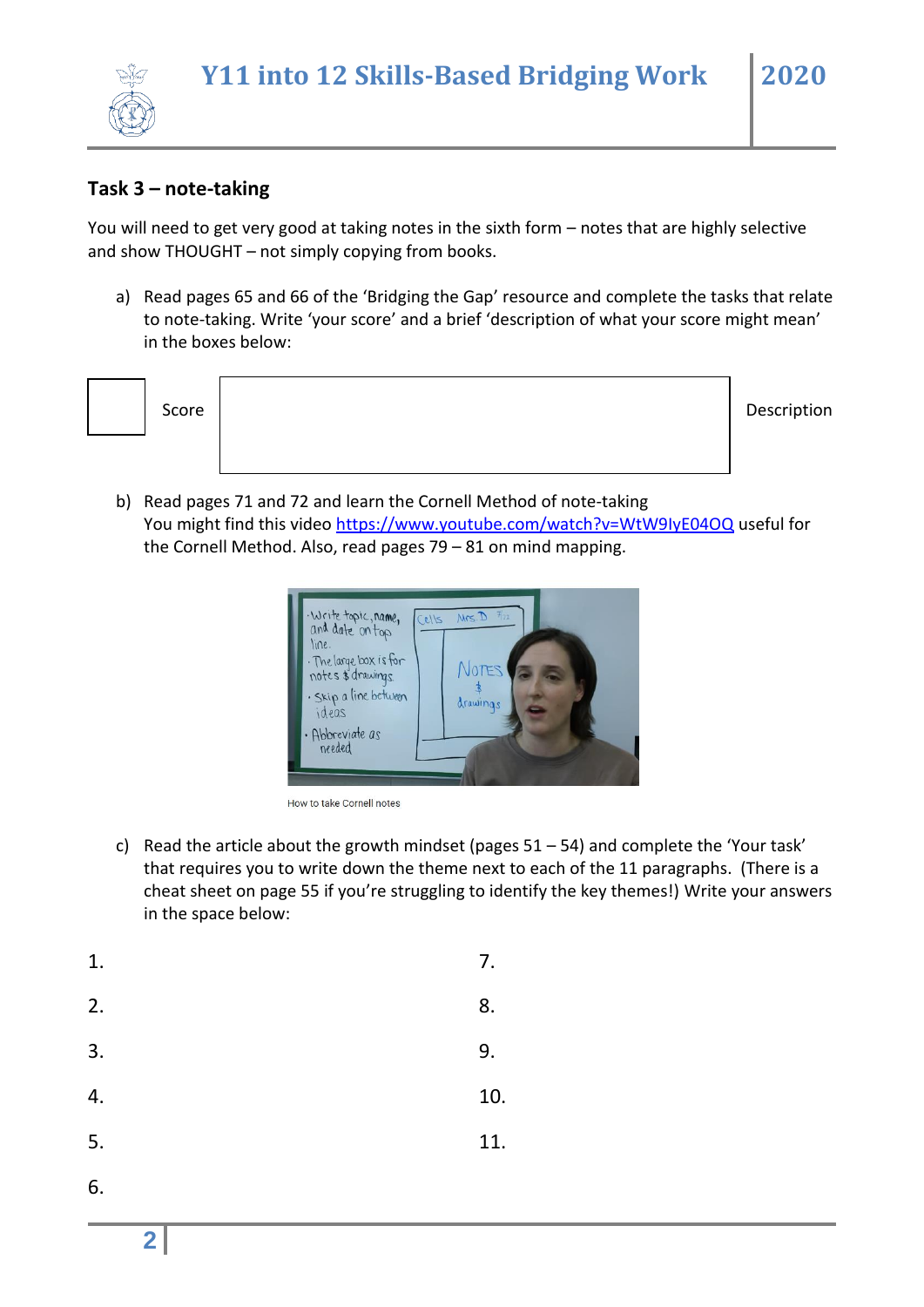

d) Use either the Cornell Method or mind mapping to make detailed notes on the growth mindset (pages 51 – 54). Remember, you are practicing a skill that you are not fully familiar with so try to think carefully about what you are doing. What are the KEY points? What are examples and supporting detail?

# **Task 4 – Study schedule**

Use page 85 and 86 to complete a study schedule that will allow you to study for 17+ hours per week (if doing 3 A levels) outside lesson time – that is what is required to gain an A grade! Sixth formers doing 3 A levels get at least 7 'STUDY periods per week so make best use of them! You might like to view <https://getrevising.co.uk/planner> and scroll down to watch the videos on how to build a study plan. Make it your regular STUDY PLANNER??



#### Why build a revision timetable?

Revision shouldn't be left to chance - your exams are just too important. By not planning you can run out of time, miss vital information and find it all a bit too much.

A revision timerable helps you avoid all of this 15 minutes of planning will help you be more productive, keep you motivated and will boost your confidence for the challenge ahead.

#### **The Study Planner:**

Get started. It's free

Creates a detailed plan for you in 15 minutes

- Gives you reminders to keep you to plan
- Lets you adjust your revision time for each exam

### **What next?**

You need to have this work completed ready for your first week in Year 12. You will hand in this **Skills-based Bridging Work** pack to your **sixth form tutor**.

All **Subject Specific Bridging Work** needs to be handed in to your **subject teacher**.

### **Going Beyond the Classroom – 'Super-Curricular' Learning**

One of the best ways you stand out during your Sixth Form studies is through the amount of independent study you undertake outside of the classroom. Regardless of your future plans, the ability to extend yourself and research independently into your interests is an invaluable skill – this will support your university applications and/or future job applications and interviews. All universities expect more than just classroom knowledge, which is where super-curricular activities come in; these are academic enrichment tasks that show you are interested in your studies beyond what is on the school syllabus. The 'Discovery List' has been put together to help you develop your interests not only in you chosen fields of study, but also in the wider world around you. Try some of these over the summer!!